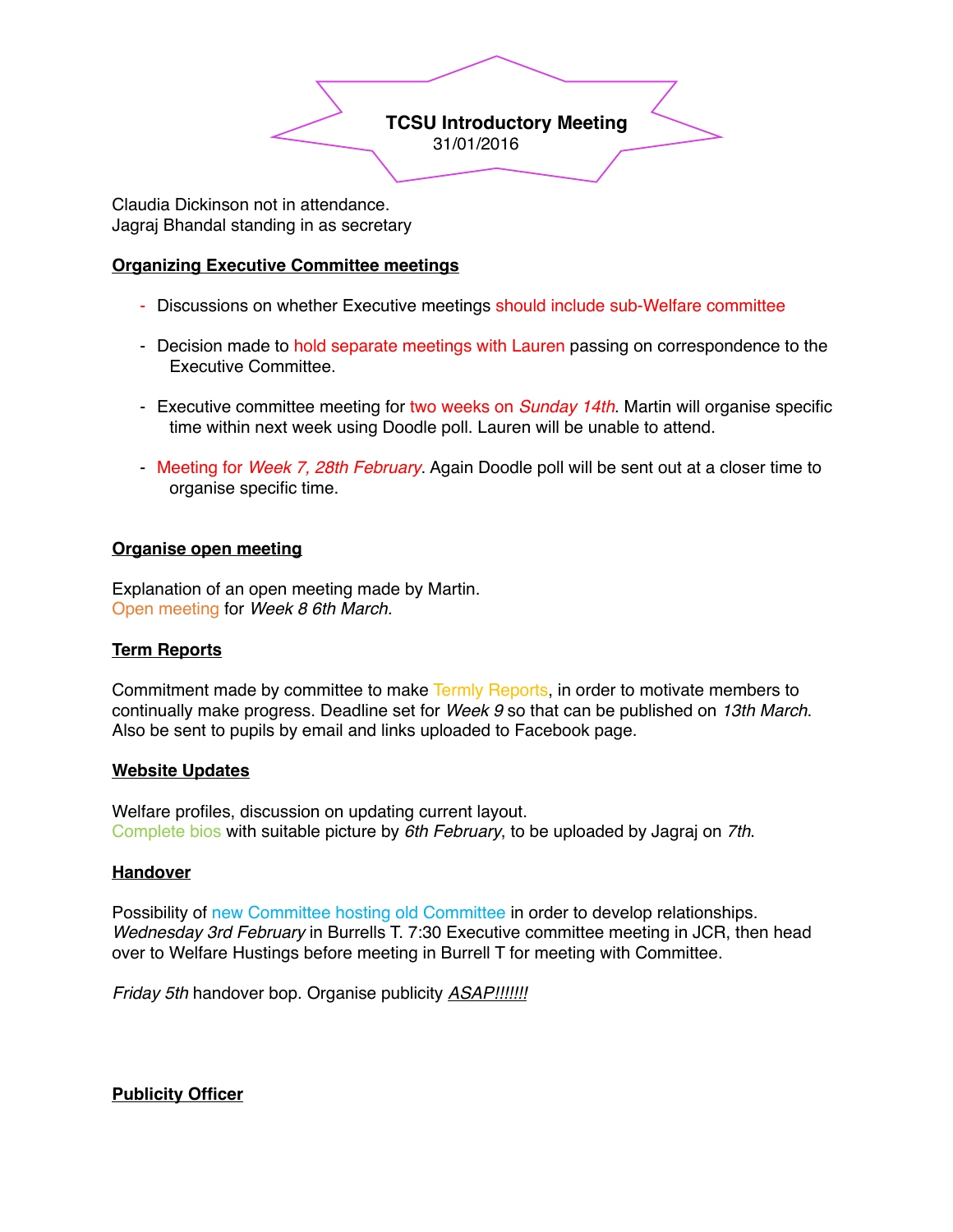No current publicity officer.

Plan to set up publicity sub committee. Jagraj will act as publicity officer, committee will discuss whether a separate publicity officer should elected.

### **Annual Aims**

- 1. Comparison made with other Colleges' book grant. £50 not believed to be sufficient, for some subjects. Deemed not as necessary for other subjects. Possibility of college offering a subsidy for books rather than offering full compensation. Raise at liaison meeting. (Similar system to St. Johns).
- 2. Recommendation by Jagraj to have committee communication over app, 'Slack'. Would not use email. Will set up slack for everybody and send everyone a link.
- 3. Ryan suggests he will organise more smaller events, less Ents. Competitions, including board games, quizzes. Martin suggests that there should be more events as a lot of money left over.
- *4.* Olivia- Set up puppy therapy hopefully as soon as possible. Martin discussed that previous committee realised was not viable as the College has a ban on dogs. Could be done in pavilion from old fields, but deemed to far away and lack of heating. Current committee will discuss as a possibility for next term. Possibility for *Week 6*. Olivia will explore viability with aim to do in *Week 6.* Jag- Discussed possibility for a closer venue, that we could hire. Those that would benefit most from such an event would be least inclined to go to Pavilions.
- 5. Ryan- Themed formals, is it a possibility. Theme in terms of dress. In order to be valid, need to be able to show how TCSU can control the formal. Quite an old issue. Petr would like one this term, but does not seem viable. Ryan and Petr could attempt to contact the Dean. Lauren suggests that we could have a theme behind the formal - such as a green or charity. Gives more credibility. Lauren- Possibility of having vegetarian formals etc. Olivia informed committee of college support at Sidney Sussex. Possibility of PETA event. Possibility of dressing up as animals and not eating animals.
- Try and keep vegetarian and themed formals separate.
- Toby possibility for a separate dinner rather than a formal.
- Martin wants to pursue themed formals, try and make neutral as possible.
- Ryan and Petr will attempt to contact the dean.
- 6. Niclas: Possibility to change bank accounts provider to help make accessing easier. Move bank account from Ryan Patel's name to Niclas'. Discussion on Budget - how money can be utilised more effectively rather than concentrating on Bops. Spend more on things that are long term worthwhile. Instead of free drinks reduced cost. Possibility for more food based - such as hog roast.